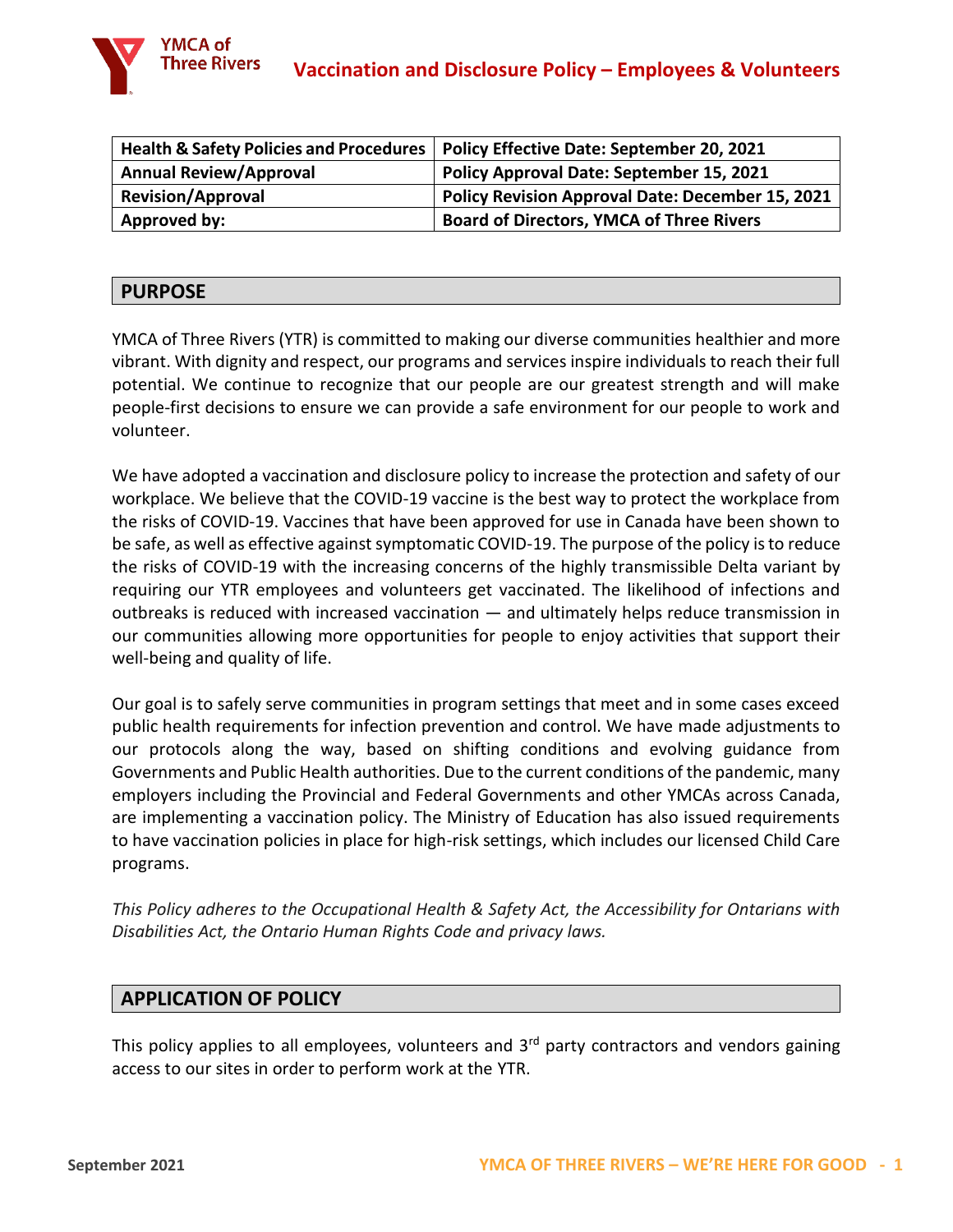Effective the date of this policy, all new employees (as a condition of employment), students, coop and interns, employees returning from leaves of absences and volunteers prior to their start date or return date will be required to provide proof of full vaccination against COVID-19 or have a Human Rights Code related accommodation exemption that will be assessed prior to their start date.

3<sup>rd</sup> party contractors and vendors gaining access to our sites will be required to provide proof of full vaccination against COVID-19, which can be done through attestation prior to coming on-site or showing a vaccine receipt prior to entry to the site.

## **POLICY**

YMCA of **Three Rivers** 

YTR employees and volunteers will be required to be vaccinated against COVID-19 in order to help prevent and limit its spread. As outlined in this policy, all employees and volunteers must do one of the following:

1. Provide proof of full vaccination against COVID-19. Depending on your role this may be done through attestation or by submitting a vaccine receipt (see appendix for sample Attestation Form).

OR

2. Provide a documented reason for requesting an accommodation related to a Human Rights Code exemption or conscientious reasons (see appendix for sample Accommodation Request Form).

If option 2 applies, then you will be asked to complete one or both of the following as part of your accommodation plan, depending on your role:

- a. Participate in a vaccination education session approved by the YTR as required for your role.
- b. Complete regular antigen testing prior to entering or coming on-site for your regular scheduled shift or required work duties. Testing kits will be provided at no charge depending on your role and details will be outlined in your accommodation plan (in some instances the testing kit cost will only be covered until March 31, 2022). All testing information collected will be kept confidential. You must allow for appropriate time required to complete testing prior to the start of your shift or work day schedule. Details on the testing procedures will be provided in your accommodation plan.

The Ministry of Education as part of its licensing requirement mandated the introduction of a COVID-19 Immunization Disclosure policy effective September 7, 2021, which aims to protect the YTR child care centers and before and after school program's population including children, employees, volunteers, students on educational placements and any person providing child care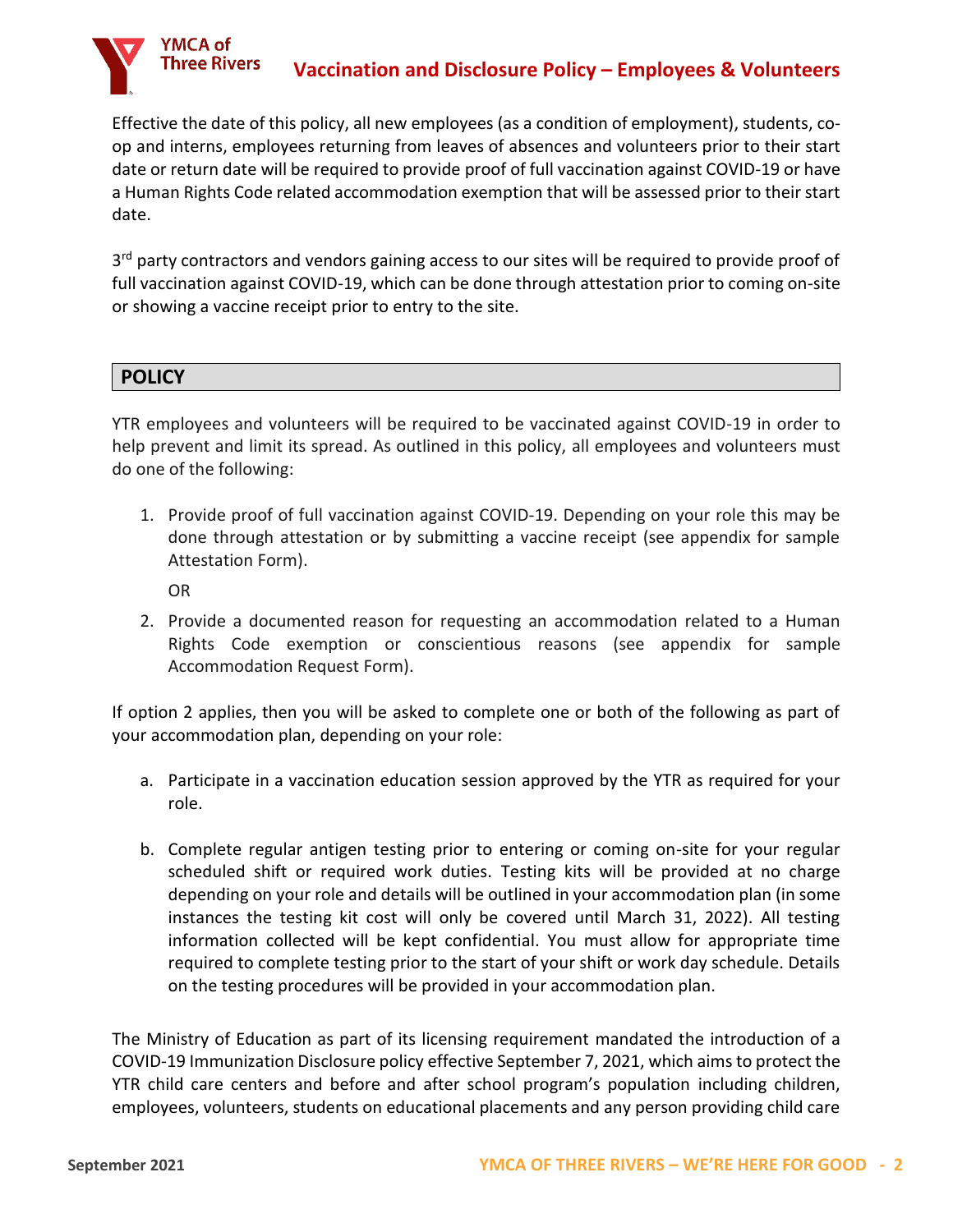

or before and after school program or other services to a child in care. You can learn more about the specific operational details of the Immunization Disclosure policy for our child care centers by visiting [this link.](https://www.ymcacambridgekw.ca/en/resourcesGeneral/YMCA-of-Three-Rivers-Child-Care-Vaccination-Disclosure-Policy.pdf)

This Vaccination & Disclosure policy for our workplace comprehensively covers all of the mandated requirements.

### **PROCESS**

#### **How to Submit Proof of Vaccination or Request an Accommodation:**

All employees and volunteers may begin the process of submitting proof of vaccination or requesting accommodations as of the policy effective date (September 20, 2021).

All employees and volunteers are required to begin the process by visiting [this link.](https://form.jotform.com/ckwcommunications/c19vdp-new-hire)

If employees or volunteers cannot be vaccinated because of a medical exemption, then YTR reserves the right to request written confirmation from a physician or nurse practitioner that confirms: (a) there is a medical reason that employees or volunteer cannot be vaccinated against COVID-19 (without the disclosure of the medical condition or diagnosis); and (b) the effective time period for which this medical reason is expected to persist.

If the medical reason that an employee cannot be vaccinated against COVID-19 is temporary, the employee must provide confirmation of COVID-19 vaccination as soon as reasonably possible after that temporary period has ended.

All  $3<sup>rd</sup>$  party contractors or vendors may begin the process of submitting proof of vaccination by visiting [this link](https://form.jotform.com/213396849315263) or showing a vaccine receipt prior to entry to the site.

#### **Approved YMCA of Three Rivers Education Session Details (if required for your role):**

Based on your role, employees or volunteers may be required to participate in a vaccination education session as part of their accommodation plan.

Reading the following webpage and watching the two videos ("*COVID-19 Vaccine Q&A: What are common side effects of vaccines?*" and "*COVID-19 Vaccine Q&A: Were vaccines tested properly?*") that appear on the page, will be considered the approved educational session for the YTR. This session will take approximately 10-15 minutes to complete.

Educational Session Link:<https://covid-19.ontario.ca/covid-19-vaccine-safety>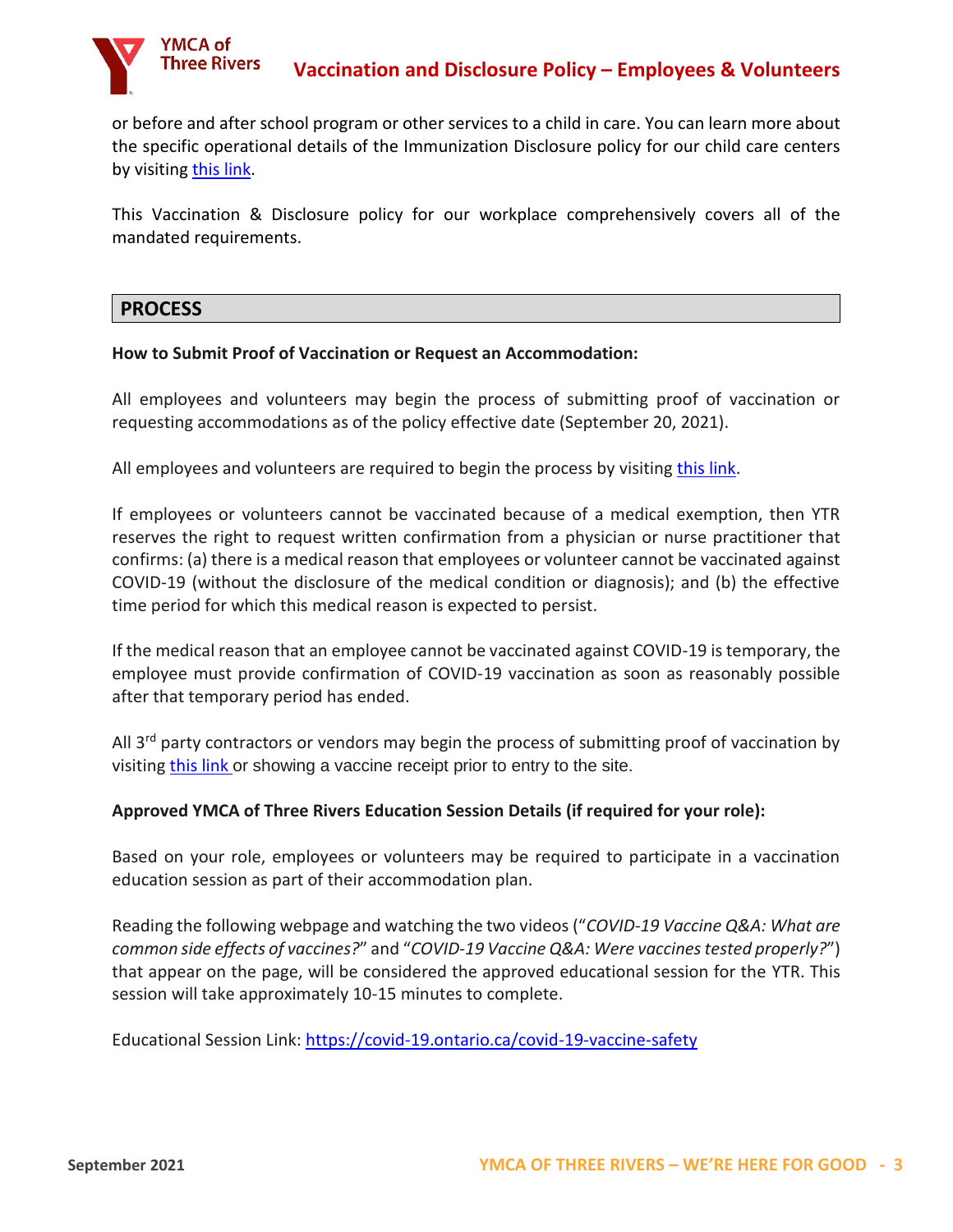#### **Support for Vaccination:**

YMCA of **Three Rivers** 

YTR will provide the following supports for anyone choosing to receive a vaccination:

- Paid time off to get the vaccine and in case of side effects, in accordance with our sick policy or as otherwise required by the *Employment Standards Act*;
- Employee Assistance Program (EAP) supports

#### **DEADLINES:**

#### **Deadline for Proof of Vaccination:**

All employees and volunteers will be required to provide proof of full vaccination before their start date or return back from leave date.

An individual is considered "fully vaccinated" two weeks after having had the second dose of a two-dose COVID-19 vaccine series, or two-weeks after receiving a single dose of a one-dose COVID-19 vaccine. All vaccines must be Health Canada approved.

Employees and volunteers who do not provide proof of vaccination prior to their start date or return from leave date, will be assumed to be unvaccinated and will be required to submit a documented accommodation request prior to being able to come on-site to perform work. They will be unable to perform work on-site until their accommodation plan has been approved and communicated back to them and their leader.

#### **Deadline for Requesting an Accommodation:**

Employees and Volunteers requiring a Human Rights Code accommodation or conscientious reason exemption, will need to submit their requests before their start date or return from leave date.

Each request made under this area of accommodation will be reviewed on a case by case basis for support and approval by a review committee, in partnership with the individual's leader.

After a case has been reviewed the employee or volunteer will receive the details of their specific accommodation plan in writing.

It is important to note that part of an accommodation plan may include one or more of the following, depending on the reason for the exemption and the employee's or volunteer's role: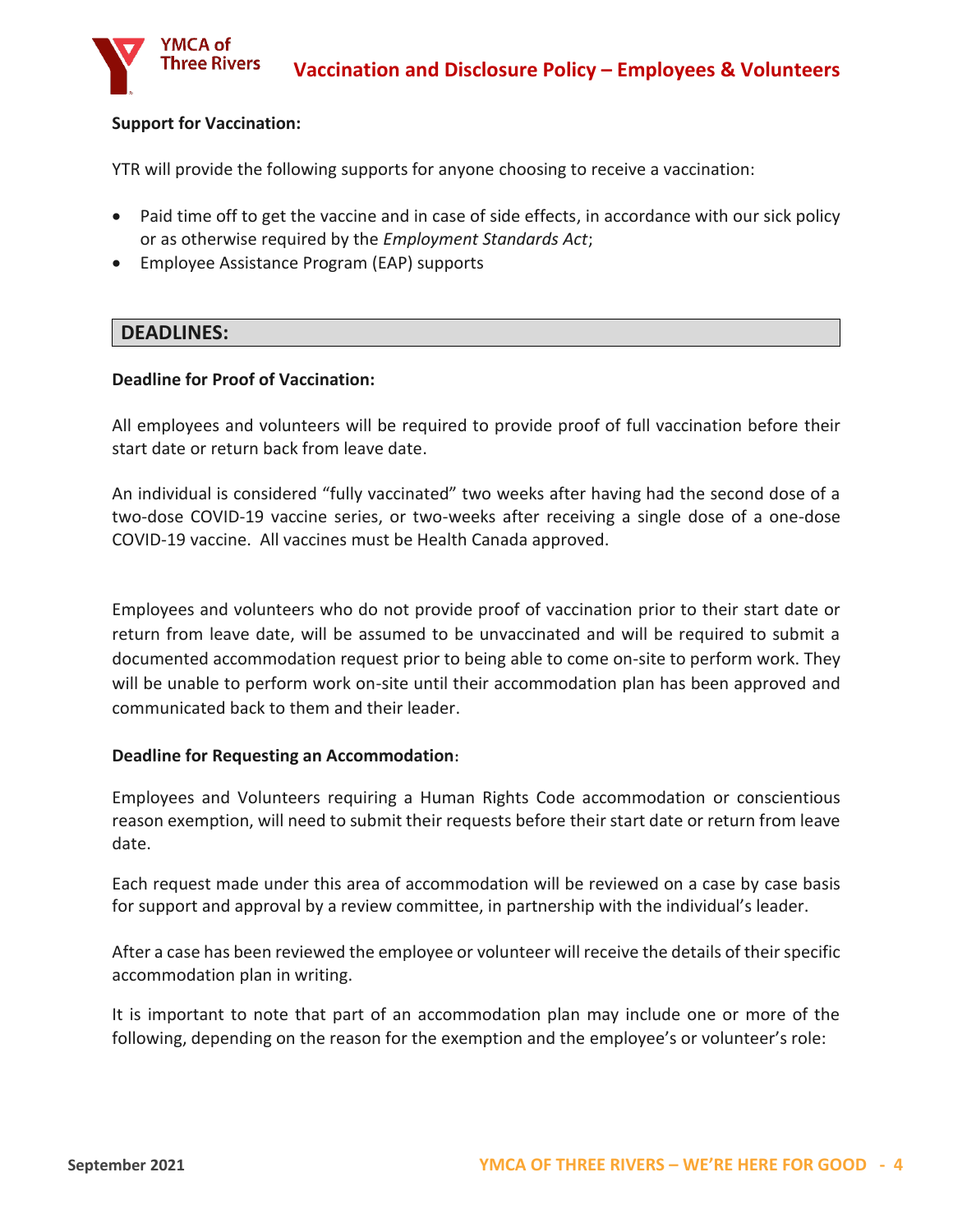

- Confirmation from a medical treatment provider or spiritual adviser that there is a basis for not being vaccinated and the duration of the accommodation (for medical reasons without disclosure of the condition or diagnosis);
- Follow infection and prevention control measure which include regular antigen testing prior to entering or coming on-site and additional PPE requirements;
- Where available, flexible working arrangements or critical remote work arrangements may be considered temporarily; and
- If such measures are not feasible, considerations may be given to allow unvaccinated individuals to use their vacation time or an unpaid leave of absence until an arrangement is assessed for the situation.

## **CONFIDENTIALITY & PRIVACY:**

We will only collect, use, and disclose information regarding an individual's vaccination status in accordance with our Privacy Policy and all applicable privacy laws. This information will only be used to the extent necessary for implementation of this Policy, for administering health and safety protocols, and infection and prevention control measures in the workplace.

The Personal Health Information Protection Act permits the collection, use and disclosure of personal information without consent in specific and limited circumstances. For example, personal health information collected by the YTR pursuant to this Policy is permitted for the purpose of ensuring the health, safety and welfare of workers and workplace. Personal information may be shared without consent if the collection is required by law, for an investigation, or emergency.

The privacy and confidentiality of vaccination proof status and other personal health information will be maintained in the strictest confidence. The YTR People Team shall retain all material regarding personal health information in their Human Resources Information System (HRIS) - ADP Workforce Now for all employee information collected and Charity Republic (Volunteer Management System) for all volunteer information collected. Vaccination attestation records will be maintained for the period of employment of the employee or volunteer plus 2 years.

Participants in any YTR program do not have permission to access information about the vaccination status of employee or volunteers without the express consent of employee or volunteers.

## **OTHER CONSIDERATIONS:**

Employees and volunteers who are not fully vaccinated and who require accommodation for conscientious reasons, will be restricted from coming on-site to a YTR location to perform work.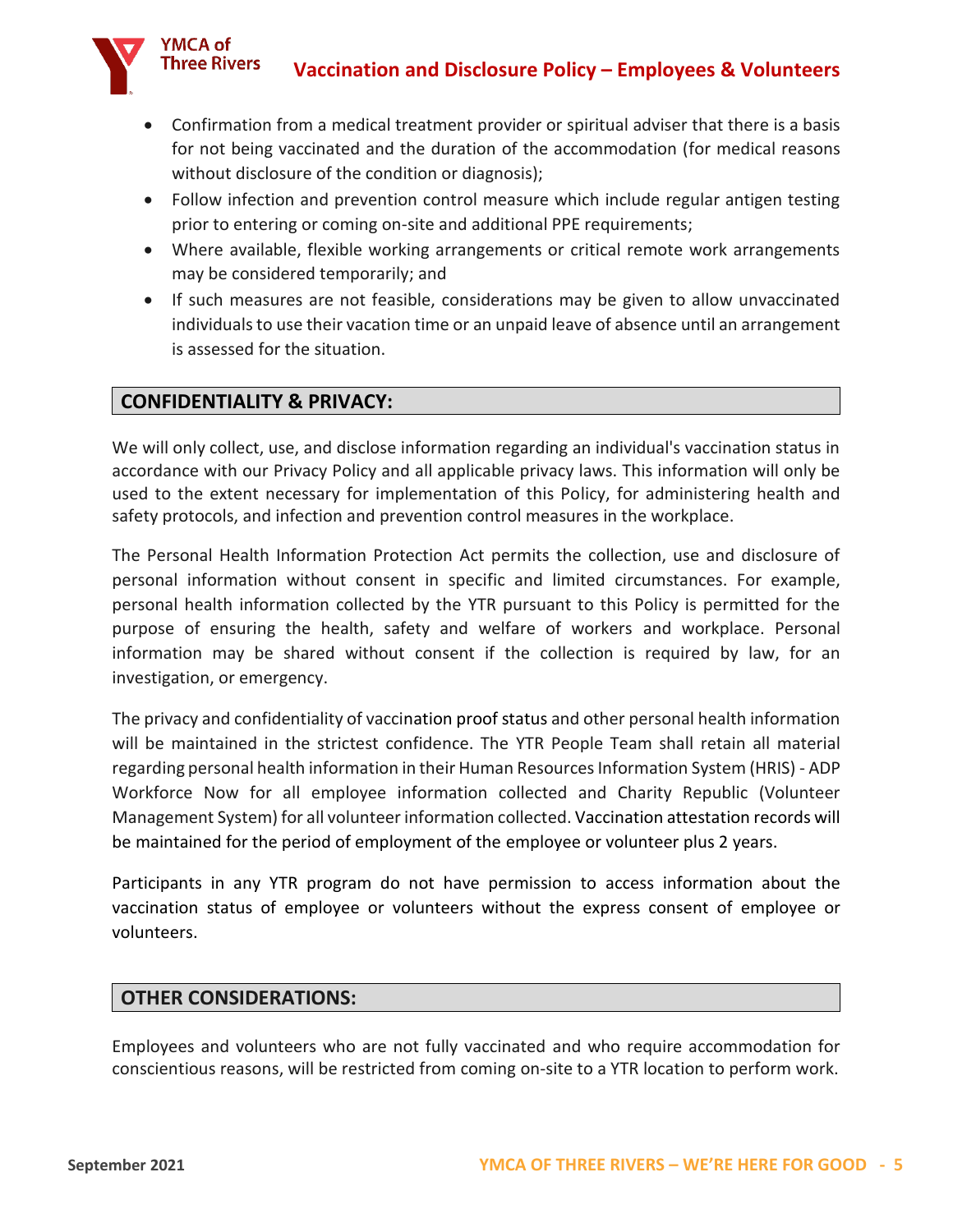

YTR will work with employees on a case by case basis to determine ways in which substantial duties of employment can be performed while complying with obligations to maintain a safe workplace under the *Occupational Health and Safety Act*. In so doing, YTR may work with employees to follow infection and prevention control measures including regular antigen testing prior to entry or coming on-site, to acceptable restrictions or modifications of individuals' duties, require employees to work from home (where permissible and acceptable to YTR), place employees on an unpaid leave absence as may be permitted under the *Employment Standards Act*, or end employment.

Compliance with this Policy is critical to YTR's efforts to reduce the risk of contracting COVID-19. Employees or volunteers who fail to comply with this Policy may be subject to discipline up to and including the cessation of employment or volunteer status.

If an employee or volunteer misrepresents their vaccination proof status, the employee or volunteer will be subject to discipline up to and including cessation of employment or volunteer status for just cause.

If a 3rd party contractor or vendor misrepresents their vaccination proof status, this will be reported to the contractor or vendor company to be dealt with, up to and including ending the contractor or vendor management relationship if required.

## **REVIEW OF POLICY:**

YTR will maintain and revise this Policy as required in response to public health guidance and the evolving conditions of the COVID-19 pandemic. This policy will be reviewed and updated to reflect the latest scientific research, guidance and legislation from provincial health authorities as well as provincial and federal governments. YTR expressly reserves the right to revise some or all requirements identified in this Policy without notice.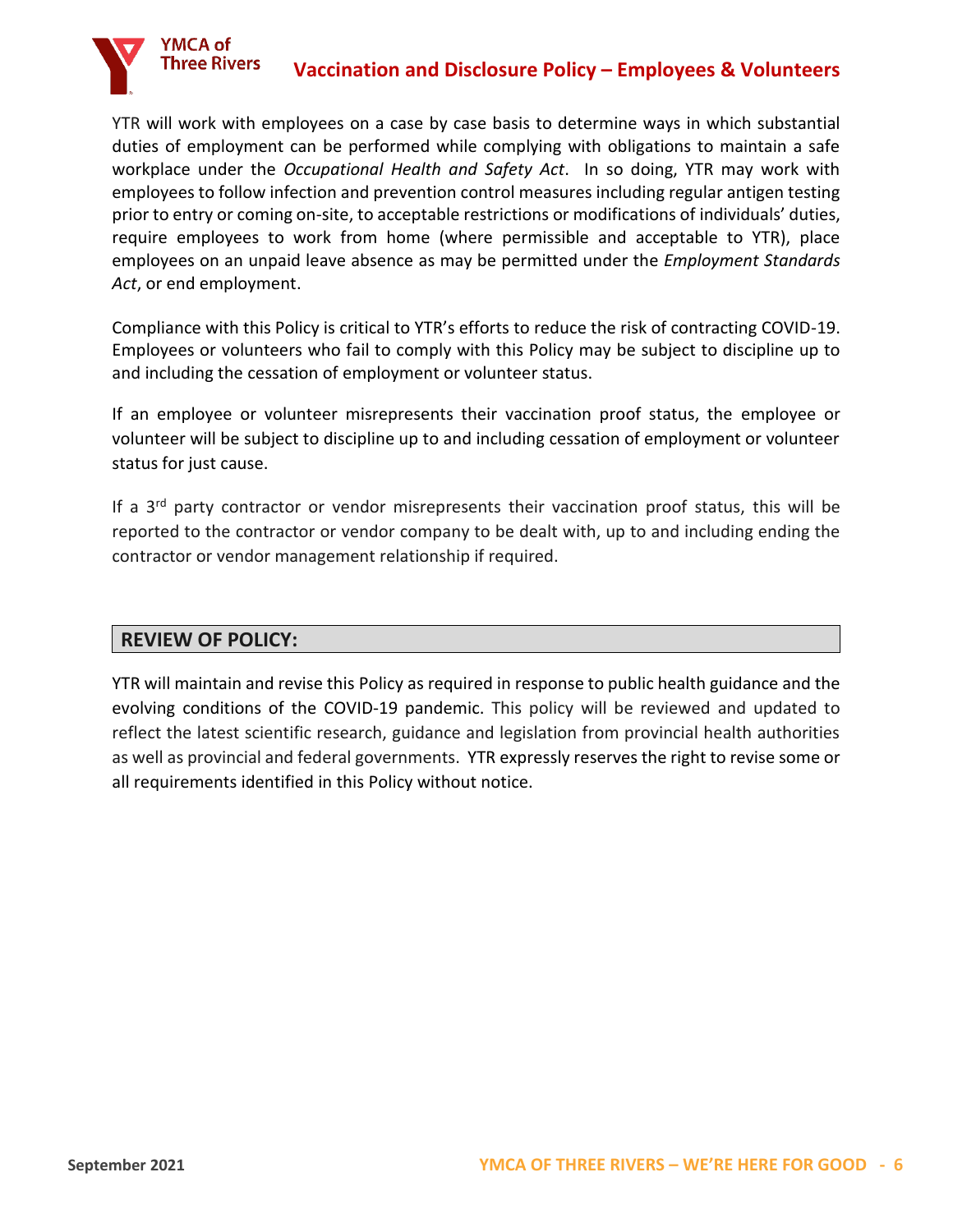

## **Appendix - Vaccination Attestation**

I affirm that I have received and reviewed the Vaccination and Disclosure Policy

I affirm that I am "fully vaccinated against COVID-19".

In this attestation, "fully vaccinated against COVID-19" means having received the full series of a COVID-19 vaccine or combination of COVID-19 vaccines approved by the Health Canada (e.g., two doses of a two-dose vaccine series, or one dose of a single-dose vaccine series); and having received the final dose of the COVID-19 vaccine at least 14 days ago.

I affirm that all of the information and answers provided herein and any accompanying supporting documentation are complete, true and correct to the best of my knowledge and belief as required by law. I understand that any misrepresentation, falsification, or omission of any material facts may render this attestation void.

I make this attestation conscientiously knowing that YTR is relying on the above representations about my COVID-19 vaccination status, and knowing that it is received as being of the same force and effect as if made under oath.

Name: \_\_\_\_\_\_\_\_\_\_\_\_\_\_\_\_\_\_\_\_\_\_\_\_\_\_\_\_\_\_\_\_\_\_\_\_\_\_\_

Date (Month/Day/Year):

Signature: